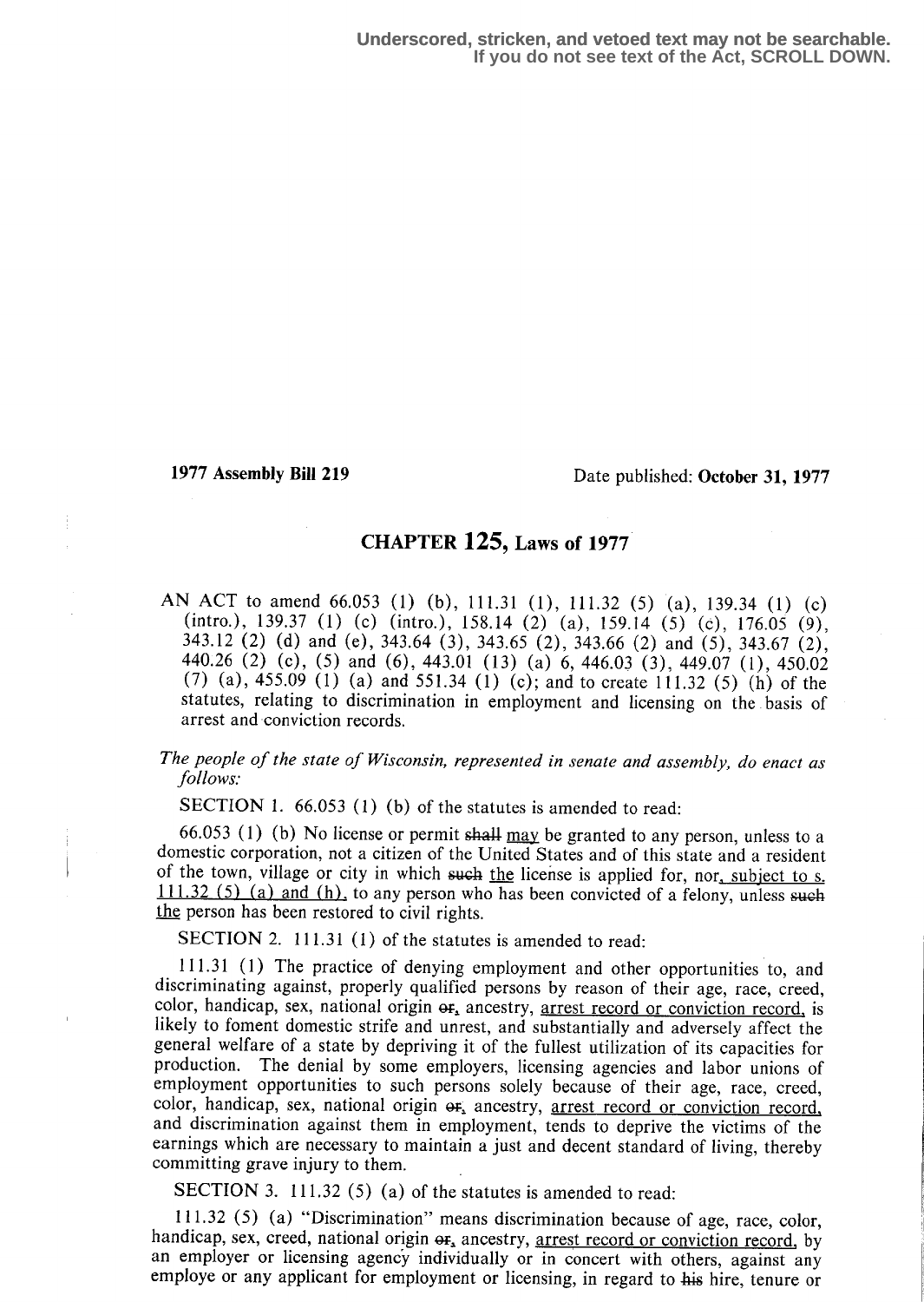# CHAPTER 125 620

term, condition or privilege of employment or licensing and by any labor organization against any member or applicant for membership, and also includes discrimination on any of said grounds in the fields of housing, recreation, education, health and social welfare as related to a condition or privilege of employment.

SECTION 4. 111.32 (5) (h) of the statutes is created to read:

111 .32 (5) (h) The term "arrest record" includes, but is not limited to, information indicating that a person has been questioned, apprehended, taken into custody or detention, held for investigation, arrested, charged with, indicted or tried for any felony, misdemeanor or other offense pursuant to any law enforcement or military authority. The term "conviction record" includes, but is not limited to, information indicating that a person has been convicted of any felony, misdemeanor or other offense, placed on probation, fined, imprisoned or paroled pursuant to any law enforcement or military authority. It is discrimination because of arrest record or conviction record:

<sup>1</sup> . For any employer, labor organization, licensing agency or employment agency to request an applicant, employe, member, licensee or any other person, on an application form or otherwise, to supply information regarding any arrest record, except a record of a pending charge, of the applicant, employe, member or licensee except that it shall not be discrimination to request such information when employment depends on the bondability of the employe or prospective employe under a standard fidelity bond or an equivalent bond is required by state or federal law, administrative regulation or established business practice of the employer and the employe may not be bondable due to an arrest record;

2. For any employer, labor organization, licensing agency or employment agency to refuse to hire, employ, admit or license any person, or to bar or terminate any person from employment, membership or licensing, or to discriminate against any person in promotion, compensation, terms, conditions or privileges of employment, membership or licensing, or otherwise to discriminate against any person because such person has an arrest record or a conviction record; provided, however, that it shall not be unlawful:

a. For an employer or licensing agency to refuse to employ or license, or to suspend from employment or licensing, any person who is subject to a pending criminal charge if the circumstances of the charge substantially relate to the circumstances of the particular job or licensed activity.

b. For an employer or licensing agency to refuse to employ or license, or to bar or terminate from employment or licensing, any person who has been convicted of any felony, misdemeanor or other offense the circumstances of which substantially relate to the circumstances of the particular job or licensed activity .

c. For an employer or licensing agency to refuse to employ or license, or to bar or terminate from employment or licensing, any person who is not bondable under a standard fidelity bond or an equivalent bond where such bondability is required by state or federal law, administrative regulation or established business practice of the employer.

SECTION 5. 139.34 (1) (c) (intro.) of the statutes is amended to read:

139.34 (1) (c) (intro.) Within the meaning of this section, subject to s.  $111.32$  (5) (a) and (h), a person may be regarded as or found to be a person not of good moral character when he that person:

SECTION 6. 139.37 (1) (c) (intro.) of the statutes is amended to read:

139.37 (1) (c) (intro.) Within the meaning of this section, subject to s. 111.32 (5) (a) and (h), a person may be regarded as or found to be a person not of good moral character when he that person:

SECTION 7. 158.14 (2) (a) of the statutes is amended to read: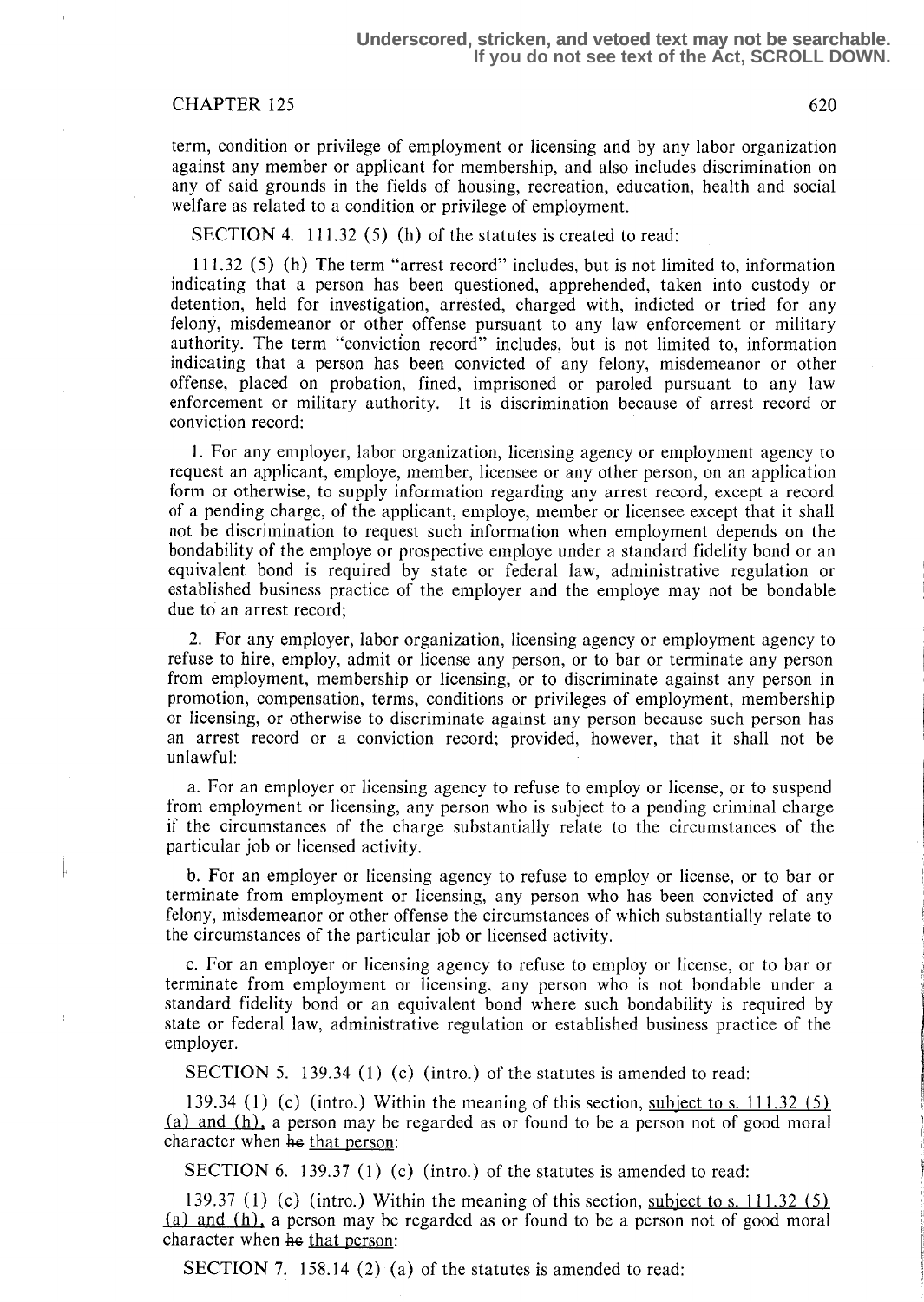#### 621 CHAPTER 125

158.14 (2) (a) Conviction Subject to s.  $111.32$  (5) (a) and (h), conviction of a felony or crime;

SECTION 8. 159.14  $(5)$  (c) of the statutes is amended to read:

159.14  $(5)$  (c) Been Subject to s. 111.32  $(5)$  (a) and  $(h)$ , been convicted of a crime which in the judgment of the examining board may be detrimental to the welfare of persons affected by this chapter;

SECTION 9. 176.05 (9) of the statutes is amended to read:

176.05 (9) WHERE AND TO WHOM LICENSES NOT GRANTED. No license or permit shall be granted to any person or persons under the age of 18 years for the sale of any such intoxicating liquors, or to any person who is not of good moral character and a full citizen of the United States and of this state and who has not resided in this state continuously for at least one year prior to the date of filing the application; nor, subject to s. 111.32 (5) (a) and (h), shall any such license be granted or issued to any person who has habitually been a petty law offender, or has been convicted of an offense against the laws of this state punishable by imprisonment in the state prison, unless the person so committed has been duly pardoned. The provisions of this This subsection shall not apply to a Wisconsin corporation; such provisions apply it applies, however, to all officers and directors of any such corporation.

SECTION 10. 343.12 (2) (d) and (e) of the statutes are amended to read:

343.12 (2) (d) Has Subject to s. 111.32 (5) (a) and (h), has not been convicted of reckless driving under s. 346.62, operating a motor vehicle while under the influence of an intoxicant or of a controlled substance under s.  $346.63$  (1) (a), or any of the offenses enumerated under s.  $343.31(1)$ , within the 2-year period immediately preceding the date of application.

(e)  $\text{Has Subject to } s$ . 111.32 (5) (a) and (h), has not been convicted of a felony or offense against public morals within the past 5 years.

SECTION 11. 343.64 (3) of the statutes is amended to read:

343.64 (3) Such Subject to s.  $111.32$  (5) (a) and (h), such applicant or any officer, director, stockholder, partner or any person directly interested in the business has been an habitual petty law offender or has been convicted of an offense against the laws punishable as a felony, unless the person so convicted has been duly pardoned;

SECTION 12. 343.65 (2) of the statutes is amended to read:

343.65 (2) Such applicant has failed to furnish satisfactory evidence of the facts required of him the applicant, is not of good moral character, has not held a license to drive a motor vehicle within this state for the past year, has not had a driving record satisfactory to the administrator, or, subject to s.  $111.32$  (5) (a) and (h), has been convicted of a felony and has not been duly pardoned.

SECTION 13. 343.66 (2) and (5) of the statutes are amended to read:

343.66 (2) The Subject to s. 111.32 (5) (a) and (h), the licensee or any partner or officer of the licensee has been an habitual petty law offender or has been convicted of a felony;

(5) The Subject to s. 111.32 (5) (a) and (h), the licensee has knowingly employed, as an instructor, a person who has been an habitual petty law offender or has been convicted of a felony or has retained such a person in such employ after knowledge of his or her conviction; or

SECTION 14. 343.67 (2) of the statutes is amended to read:

343.67 (2) The Subject to s.  $111.32$  (5) (a) and (h), the licensee has been convicted of a felony or has been an habitual petty law offender;

SECTION 15. 440.26 (2) (c),  $(5)$  and  $(6)$  of the statutes are amended to read:

440.26 (2) (c) *Approval*. The department shall prescribe, by administrative rule, such standards of professional, educational and moral qualification as it deems appropriate, with due regard to investigative experience, special professional education

ļ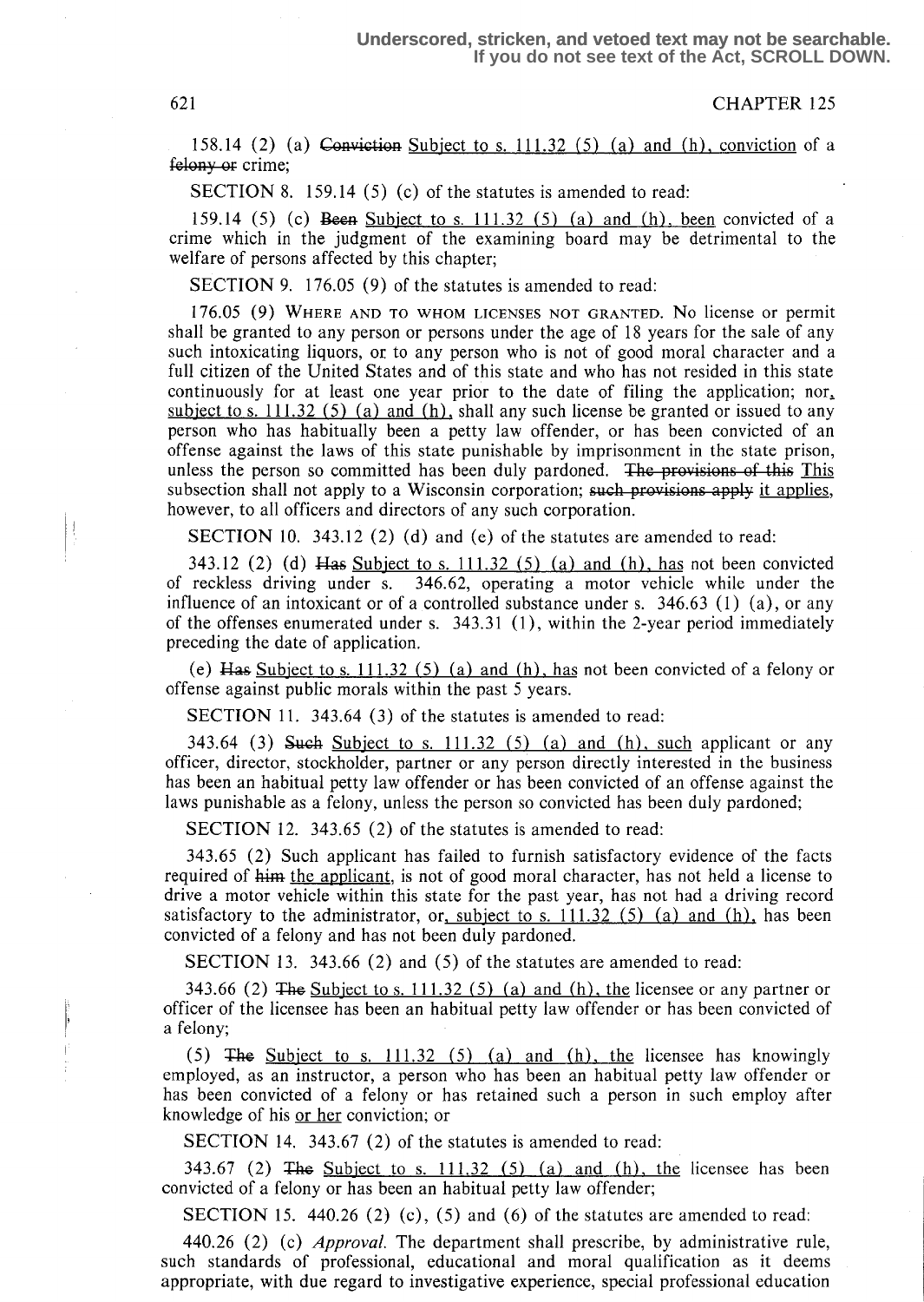## CHAPTER 125 622

and training and other factors bearing on professional competence and trustworthiness. No Subject to s. 111.32 (5) (a) and (h), no person convicted of a felony in this state or elsewhere shall be eligible for a license for 5 years thereafter . The department, in considering applicants for license, shall seek the advice of the appropriate local law enforcement agency or governmental official, and conduct such further investigation, as it deems proper to determine the character, competence and integrity of the applicant.

 $(5)$  EXEMPTIONS; WATCHMAN AND GUARD PERMIT. This section shall not apply to any person employed, directly or indirectly by the state or municipality as defined in s. 345.05 (1) (a), or to any employe of a railroad company under s. 192.47, or employes of commercial establishments, who operate exclusively on their premises. An employe of any licensed agency doing business in this state as a supplier of uniformed security guards, uniformed police or uniformed watchmen to patrol exclusively on the private property of industrial plants, business establishments, schools, colleges, hospitals, sports stadiums, exhibits and similar activities shall be exempt from the license requirements of this section while engaged in such employment, if such person obtains a watchman and guard permit under this section. Such agency shall furnish upon request an up-to-date record of its employes to the chief of police or other local law enforcement official designated by the department for the municipality wherein such activities take place. Such record shall include the name, residence address, date of birth and a physical description of each such employe together with a recent photograph and 2 fingerprint cards bearing a complete set of fingerprints of such employe, and, subject to s.  $111.32$  (5) (a) and (h), no one person shall be eligible for a watchman and guard permit who has been convicted in this state or elsewhere of a felony within 5 years preceding his application. Such agency shall notify the chief of police or other designated official in writing within 5 days of any change of the residence address, or of the termination of employment of such person. A watchman and guard permit shall be issued or denied within 48 hours of application by the chief of police or other designated official. Such permit shall remain valid unless for just cause revoked by the chief of police or other designated official issuing the permit for just cause. Upon denial or revocation of a permit, appeal may be taken to the department. For each application for watchman and guard permit filed with the chief of police or other designated official the agency shall remit a fee of \$2 to the municipality issuing the permit.

REVOCATION OF LICENSES AND PERMITS. If 3t any time a petition is presented to the department signed by 6 residents of this state requesting the revocation of a license or permit issued under this section, the department, after due notice, shall conduct a hearing and based upon the evidence presented take such action as is appropriate. If at any time such licensee or holder of a permit is convicted of a felony, subject to s.  $111.32$  (5) (a) and (h), or if he <u>or she</u> engages in conduct reflecting adversely on his or her professional qualification, or makes a false statement in any application for a license or permit, the department after notice, hearing and proof thereof, shall revoke such license.

SECTION 16. 443.01 (13) (a) 6 of the statutes is amended to read:

443.01 (13) (a) 6. Conviction of a felony, subject to s. 111.32 (5) (a) and (h), or adjudication of mental incompetency by a court of competent jurisdiction, a certified copy of the record of conviction or adjudication of incompetency to be conclusive evidence of such conviction or incompetency.

SECTION 17. 446.03 (3) of the statutes is amended to read:

446.03 (3) Is hereafter convicted in a court of competent jurisdiction, either within or without this state, or in federal court, of any violation of any law governing the practice of chiropractic or of any felony, subject to s.  $111.32$  (5) (a) and (h), a certified copy of the record of conviction to be conclusive evidence of such conviction;

SECTION 18. 449.07 (1) of the statutes is amended to read: